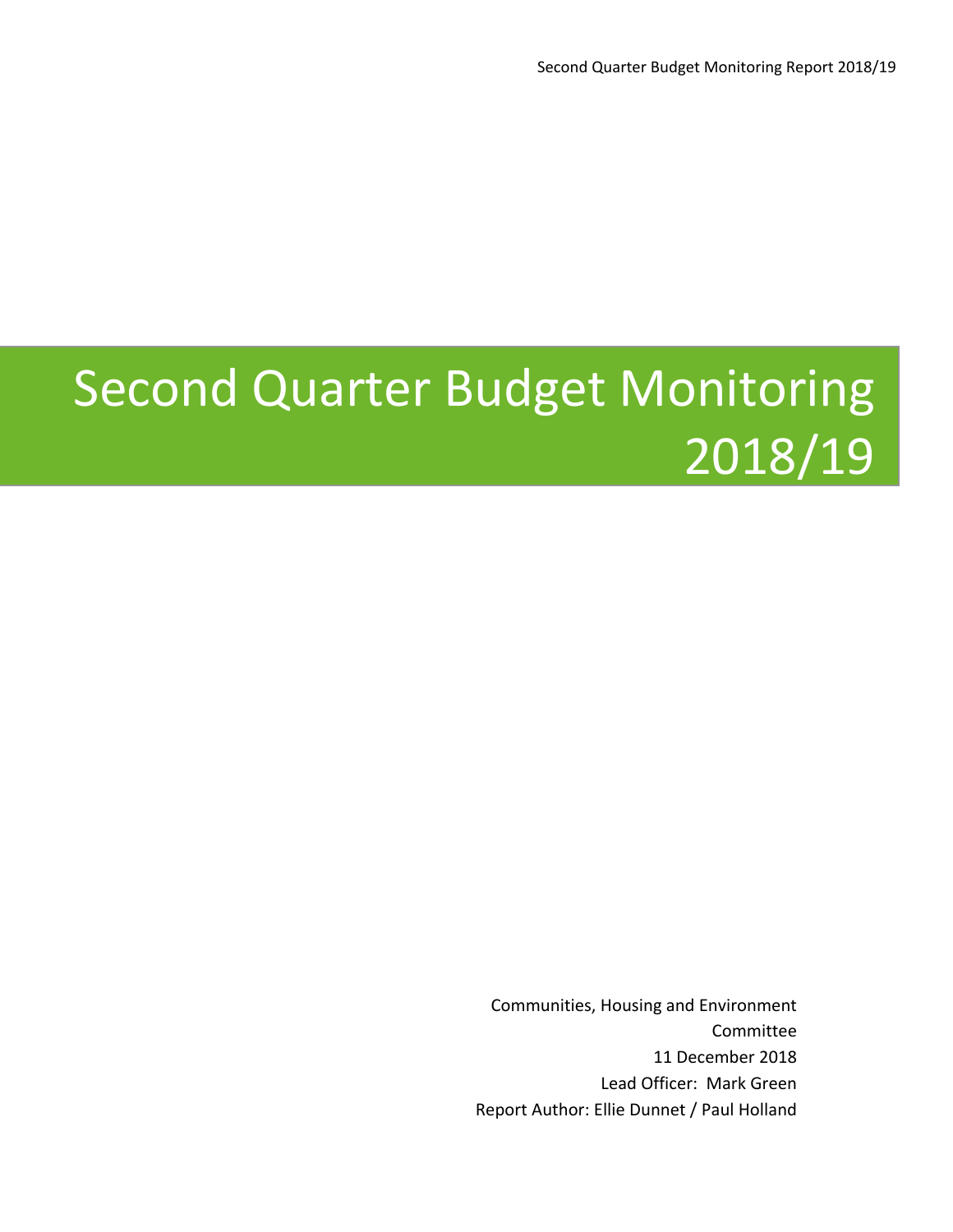### **Contents**

Ш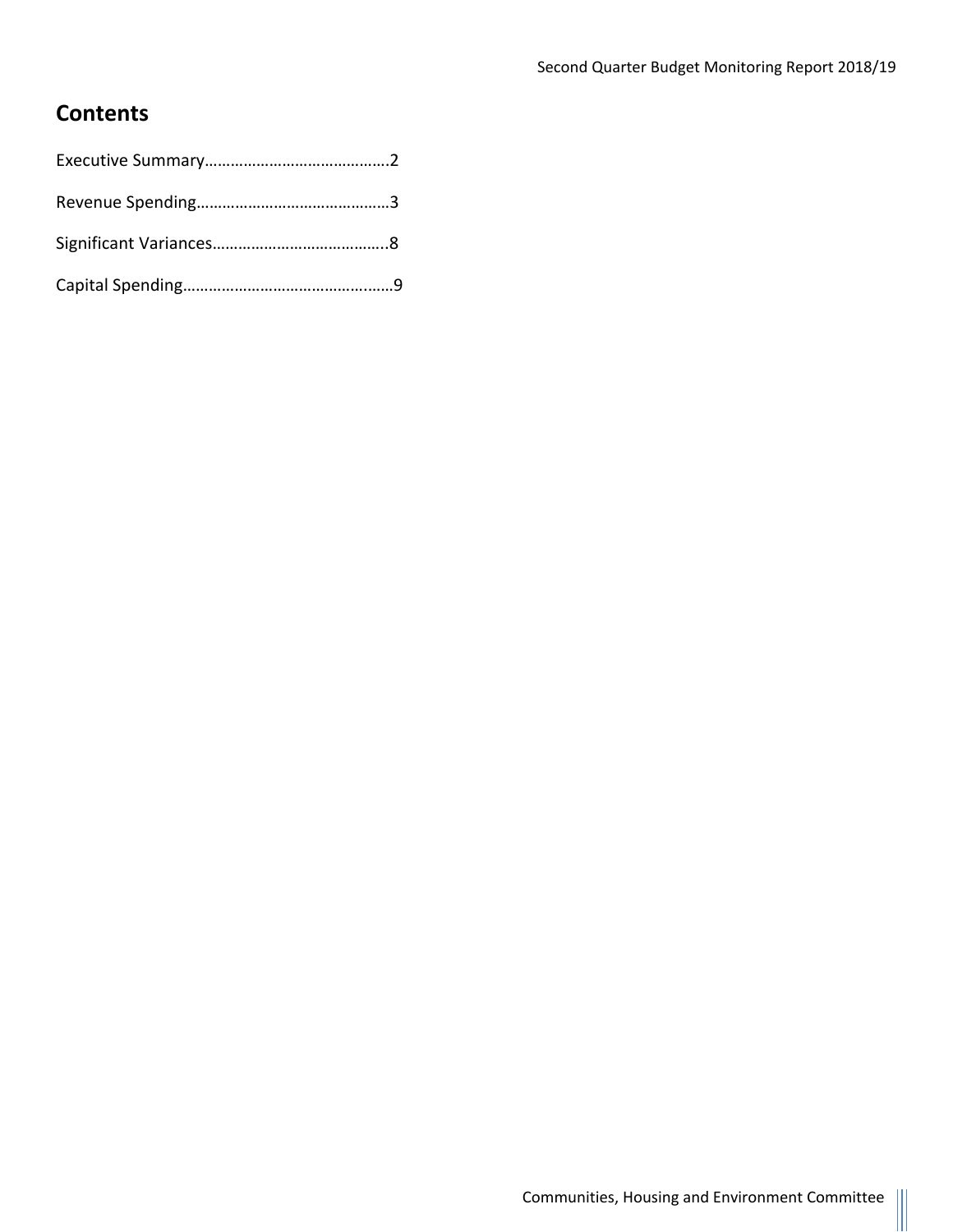#### **Executive Summary**

This report is intended to provide Members with an overview of performance against revenue and capital budgets and outturn during the second quarter of 2018/19 for the services within this Committee's remit.

Robust budget monitoring is a key part of effective internal financial control, and therefore is one of the elements underpinning good corporate governance.

The aim of reporting financial information to service committees at quarterly intervals is to ensure that underlying trends can be identified at an early stage, and that action is taken to combat adverse developments or seize opportunities.

It is advisable for these reports to be considered in conjunction with quarterly performance monitoring reports, as this may provide the context for variances identified with the budget and general progress towards delivery of the Council's strategic priorities.

Headline messages for this quarter are as follows:

- For this Committee, there is an underspend against the revenue budget at the end of the second quarter. An underspend of £290,000 is projected by the end of this financial year.
- The position for the Council as a whole at the end of the second quarter is an underspend against the revenue budgets of £1.6m. This figure includes a number of large grants received that will be carried forward into 2019/20. We do however expect to remain within budget for the year at this stage.
- Capital expenditure totaling £3.42m has been incurred between 1 April and 30 September, for the projects which sit within this Committee's remit. At this stage, it is anticipated that there will be slippage of £5.807m into 2019/20.
- Overall capital expenditure totaling £5.914m has been incurred between 1 April and 30 September, against a budget of £28.754m.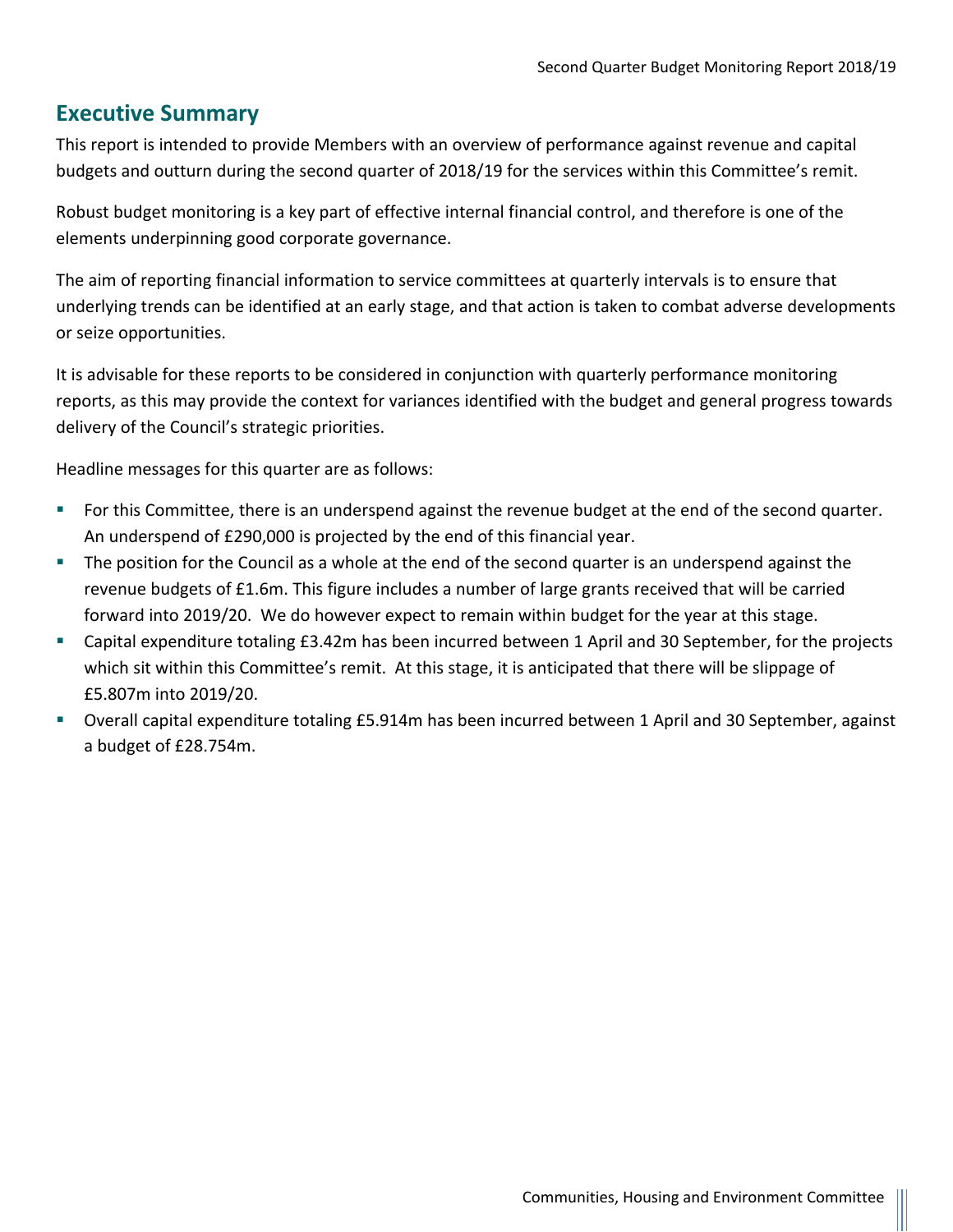# **Revenue Budget 2 nd Quarter 2018/19**

Communities, Housing and Environment Committee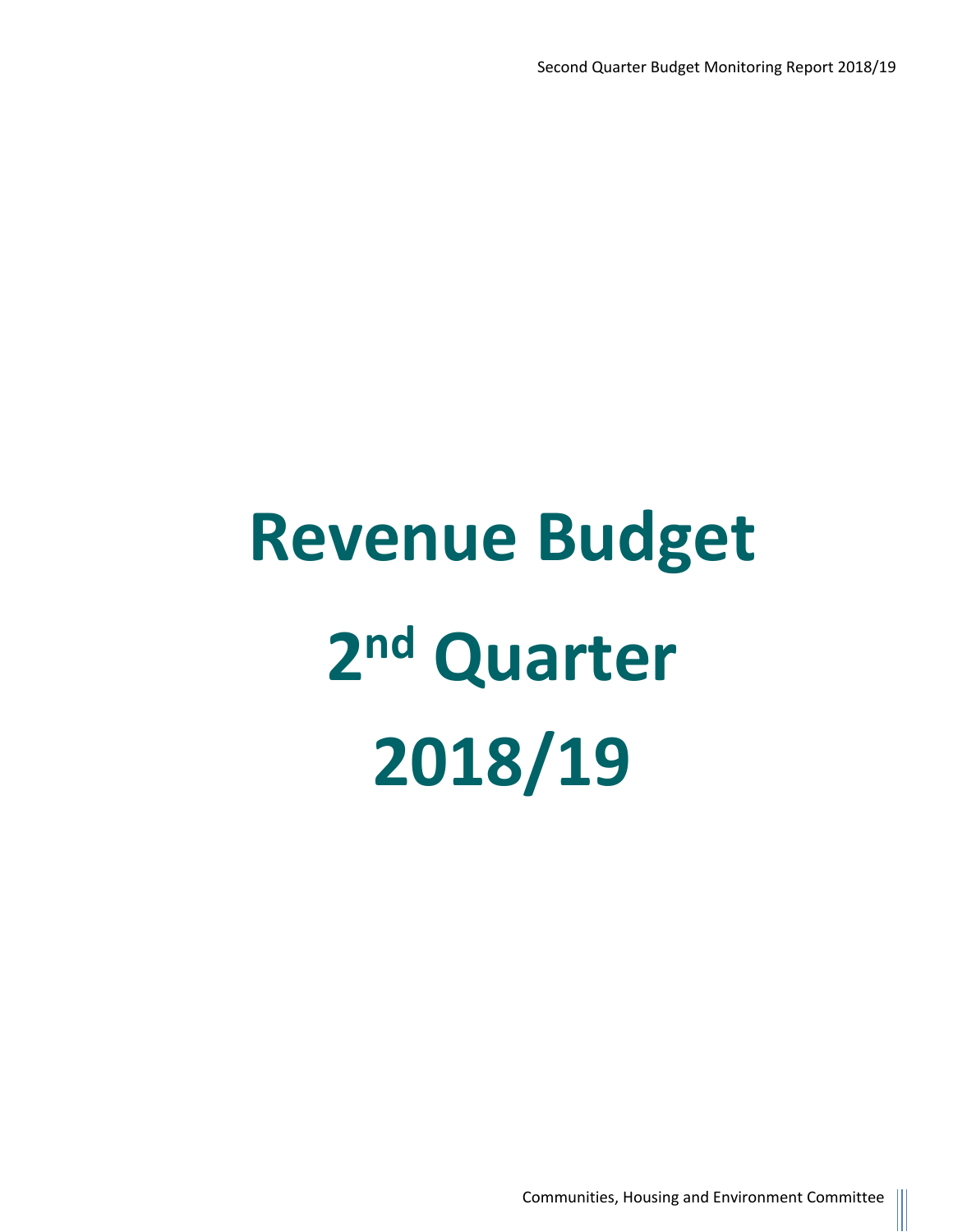#### **Revenue Spending**

At the end of the second quarter, there is an overall positive variance of £0.792m against the revenue budget for this Committee. This figure incorporates a number of grants which we are anticipating will be carried forward into 2019/20. Based on current information, we are forecasting that this will decrease to an underspend of £0.290m by the end of the year.

As illustrated by the chart below, all committees have kept expenditure within the agreed budget, however two Committees are showing a shortfall against their income budgets. The specific issues for this Committee are discussed later in this report.



**Chart 1 Performance against budget analysed by service committee (Expenditure)**



**Chart 2 Performance against budget analysed by service committee (Income)**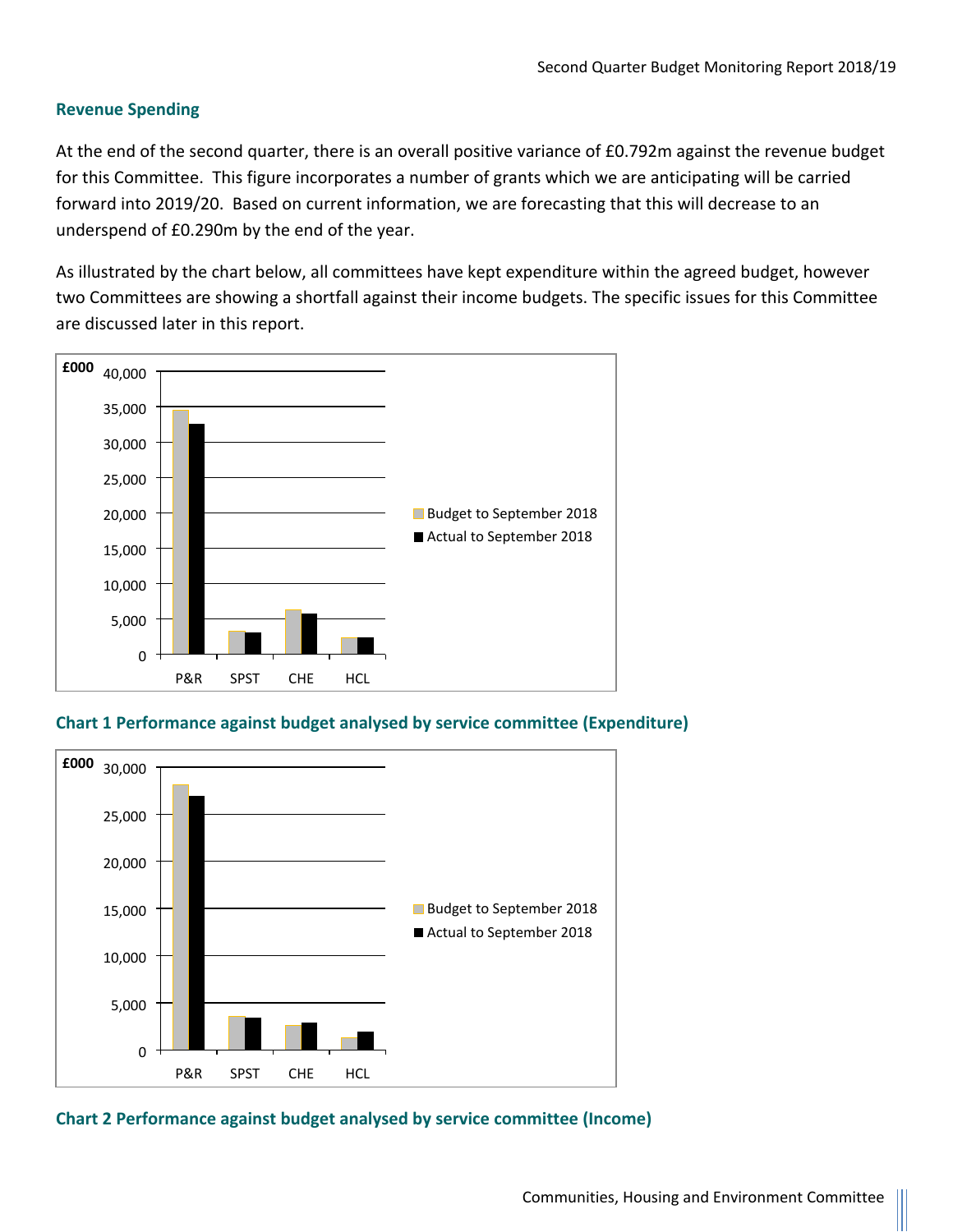The table on the following page details the budget and expenditure position for this Committee's services during the second quarter. These figures represent the net budget for each cost centre. The actual position includes expenditure for goods and services which we have received but not yet paid for.

The columns of the table show the following detail:

- a) The cost centre description;
- b) The value of the total budget for the year;
- c) The amount of the budget expected to be spent by the end of September 2018;
- d) The actual spend to that date;
- e) The variance between expected and actual spend;
- f) The forecast spend to year end; and
- g) The expected significant variances at 31 March 2019.

The table shows that of a net annual expenditure budget of £8.665m it was expected that £3.636m would be spent up until the end of September. At this point in time the budget is reporting an underspend of £792,000, and the current forecast indicates that the year-end position for this committee will decrease to an underspend of £290,000.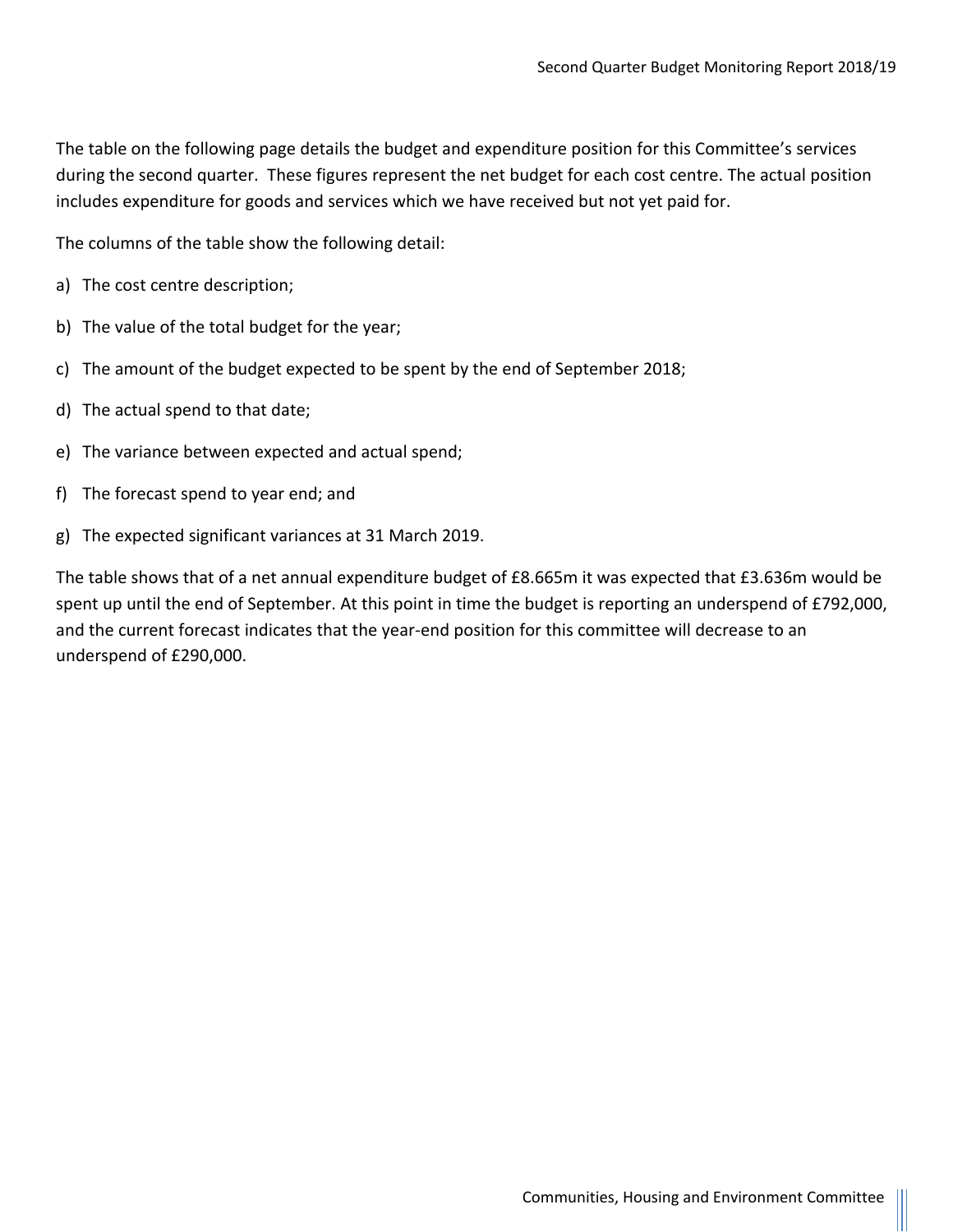# **Revenue Budget Summary Q2 2018/19**

| (a)                                    | (b)      | $\mathbf{c}$                | (d)      | $\epsilon$   | (f)                            | (g)                     |
|----------------------------------------|----------|-----------------------------|----------|--------------|--------------------------------|-------------------------|
|                                        |          | <b>Budget to</b>            |          |              |                                |                         |
|                                        |          | 30                          |          |              |                                | <b>Forecast</b>         |
|                                        |          | <b>Budget for September</b> |          |              |                                | Forecast 31 Variance 31 |
| <b>Cost Centre(T)</b>                  | Year     | 2018                        | Actuall  |              | Variance March 2019 March 2019 |                         |
|                                        | £000     | £000                        | £000     | £000         | £000                           | £000                    |
| <b>Community Safety</b>                | 50       | 19                          | 6        | 14           | 50                             | 0                       |
| PCC Grant - Building Safer Communities | $\Omega$ | $-15$                       | $-15$    | $\mathbf 0$  | $\Omega$                       | 0                       |
| CCTV                                   | 198      | 101                         | 128      | $-27$        | 246                            | $-48$                   |
| Drainage                               | 32       | 19                          | 7        | 12           | 32                             | $\Omega$                |
| Licences                               | -6       | $-0$                        | -0       | $-0$         | $-6$                           | 0                       |
| <b>Licensing Statutory</b>             | $-68$    | $-23$                       | $-36$    | 13           | $-68$                          | 0                       |
| <b>Licensing Non Chargeable</b>        |          | $\overline{4}$              | 4        | $-0$         | 7                              | 0                       |
| Dog Control                            | 25       | 10                          | 17       | -8           | 25                             | 0                       |
| Health Improvement Programme           | 9        | 9                           | 8        | $\mathbf{1}$ | 9                              | 0                       |
| Pollution Control - General            | 233      | 14                          | 7        | 7            | 233                            | 0                       |
| <b>Contaminated Land</b>               | 0        | 0                           | 0        | -0           | $\mathbf 0$                    | 0                       |
| <b>Waste Crime</b>                     | 68       | 34                          | 20       | 14           | 68                             | 0                       |
| Food Hygiene                           | 9        | 4                           | -1       | 5            | 9                              | 0                       |
| Sampling                               | 3        | 1                           | 0        | 1            | 3                              | 0                       |
| Occupational Health & Safety           | 48       | 22                          | -5       | 27           | 8                              | 40                      |
| Infectious Disease Control             |          | $\Omega$                    | $\Omega$ | $-0$         | $\mathbf{1}$                   | 0                       |
| Noise Control                          | 1        | 0                           | 0        | $-0$         | 1                              | 0                       |
| <b>Pest Control</b>                    | $-12$    | $-6$                        | -6       | $\mathbf 0$  | $-12$                          | $\mathbf 0$             |
| <b>Public Conveniences</b>             | 156      | 73                          | 100      | $-27$        | 206                            | $-50$                   |
| Licensing - Hackney & Private Hire     | $-66$    | $-33$                       | $-49$    | 16           | $-66$                          | 0                       |
| <b>Street Cleansing</b>                | 1,002    | 501                         | 476      | 25           | 1,002                          | $\Omega$                |
| <b>Household Waste Collection</b>      | 1,122    | 565                         | 572      | $-7$         | 1,122                          | 0                       |
| <b>Commercial Waste Services</b>       | $-89$    | $-44$                       | $-54$    | 10           | $-89$                          | $\Omega$                |
| Recycling Collection                   | 695      | 346                         | 303      | 43           | 635                            | 60                      |
| Switch Cafe Project                    | 0        | 0                           | 4        | -4           | 0                              | 0                       |
| Social Inclusion                       | 5        | 3                           | 5        | $-2$         | 5                              | $\mathbf 0$             |

**Continued on next page**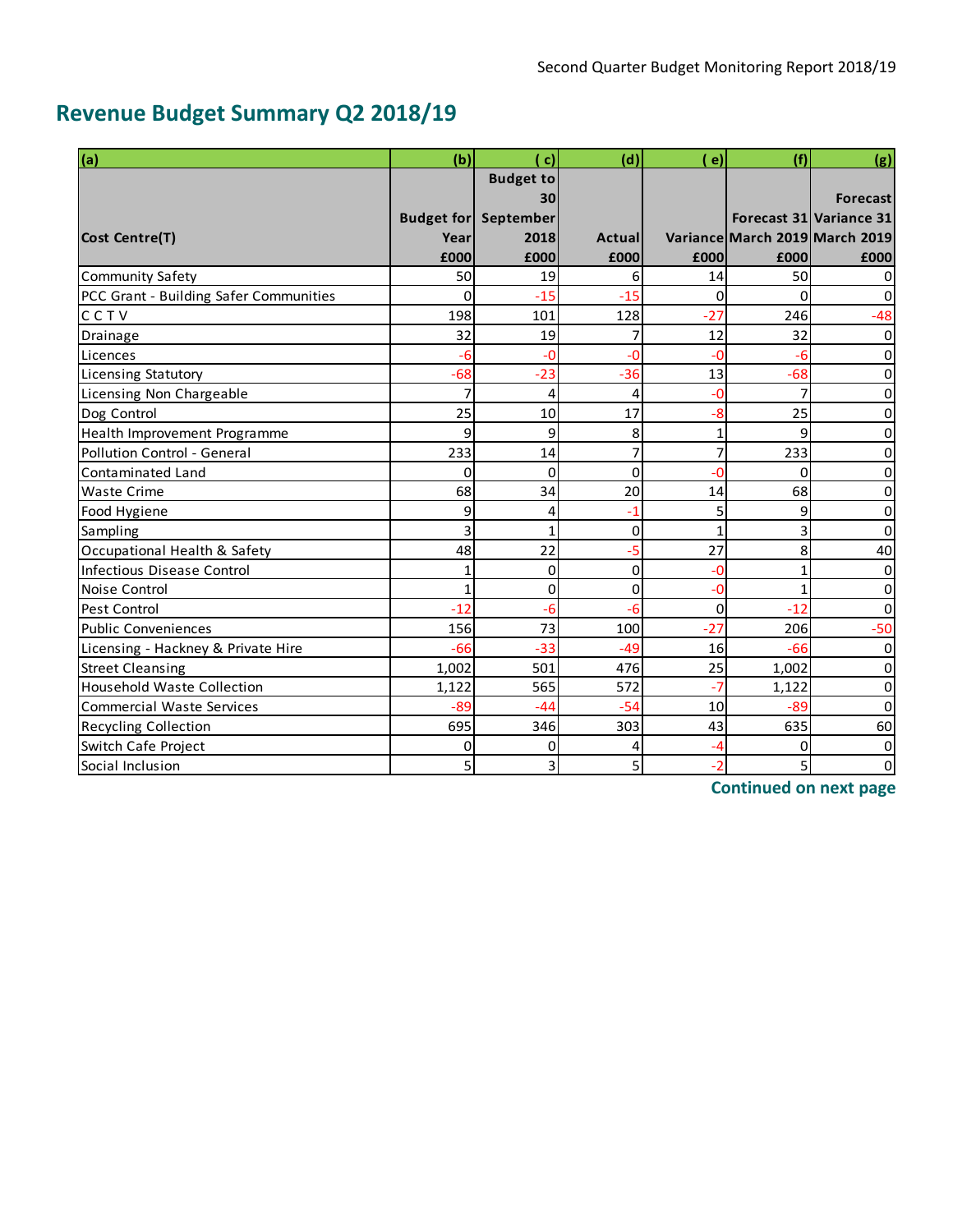| (a)                                         | (b)   | ( c)                        | (d)           | ( e)           | (f)    | (g)                            |
|---------------------------------------------|-------|-----------------------------|---------------|----------------|--------|--------------------------------|
|                                             |       | <b>Budget to</b>            |               |                |        |                                |
|                                             |       | 30                          |               |                |        | <b>Forecast</b>                |
|                                             |       | <b>Budget for September</b> |               |                |        | Forecast 31 Variance 31        |
| Cost Centre(T)                              | Year  | 2018                        | <b>Actual</b> |                |        | Variance March 2019 March 2019 |
|                                             | £000  | £000                        | £000          | £000           | £000   | £000                           |
| Public Health - Obesity                     | ი     | $-26$                       | $-29$         |                | 0      |                                |
| Public Health - Misc Services               |       | -1                          | $-5$          | 3              |        |                                |
| Grants                                      | 195   | 195                         | 200           | -5             | 195    |                                |
| <b>Delegated Grants</b>                     | 2     | $\overline{2}$              | 1             | $\mathbf{1}$   | 2      | 0                              |
| Parish Services                             | 127   | 64                          | 53            | 11             | 127    | 0                              |
| <b>Strategic Housing Role</b>               | 65    | 8                           | 5             | 3              | 65     | 0                              |
| Housing Register & Allocations              | 10    | 9                           | 12            | -3             | 10     | 0                              |
| Private Sector Renewal                      | $-47$ | $-49$                       | $-50$         | 1              | $-47$  | 0                              |
| <b>HMO Licensing</b>                        | $-14$ | -7                          | $-23$         | 15             | $-14$  | 0                              |
| Homeless Temporary Accommodation            | 559   | 280                         | 259           | 21             | 559    | 0                              |
| Homelessness Prevention                     | 431   | $-156$                      | $-535$        | 379            | 272    | 159                            |
| Aylesbury House                             | 42    | 21                          | 8             | 12             | 42     |                                |
| Magnolia House                              | -9    | $-2$                        | $-10$         | 8              | $-9$   | 0                              |
| <b>St Martins House</b>                     | 0     | $\mathbf 0$                 | 0             | -0             | 0      | 0                              |
| <b>Marsham Street</b>                       | 37    | $-7$                        | $-1$          | $-5$           | 37     | 0                              |
| Sundry Temporary Accomm (TA) Properties     | $-34$ | $-14$                       | $-17$         | 3              | $-34$  | 0                              |
| Pelican Court (Leased TA Property)          | 0     | $-33$                       | $-39$         | 6              | 0      | 0                              |
| 2 Bed Property - Temporary Accommodation    | $-35$ | -3                          | $-26$         | 24             | $-35$  | 0                              |
| 3 Bed Property - Temporary Accommodation    | $-16$ | -2                          | $-16$         | 14             | $-16$  | 0                              |
| 4 bed Property - Temporary Accommodation    | $-12$ | -5                          | $-6$          | 1              | $-12$  | 0                              |
| 1 Bed Property- Temporary Accomodation      | 0     | 1                           | $-1$          | $\overline{a}$ | 0      | 0                              |
| Marden Caravan Site (Stilebridge Lane)      | 19    | 9                           | $-1$          | 10             | 19     | $\Omega$                       |
| Ulcombe Caravan Site (Water Lane)           | 7     | 1                           | 5             | $-5$           | 7      | 0                              |
| Head of Environment and Public Realm        | 95    | 47                          | 44            | $\overline{4}$ | 95     | $\Omega$                       |
| Community Partnerships & Resilience Section | 515   | 257                         | 228           | 29             | 459    | 56                             |
| <b>Licensing Section</b>                    | 107   | 54                          | 48            | 6              | 107    | 0                              |
| <b>Environmental Protection Section</b>     | 241   | 120                         | 121           | -0             | 241    | 0                              |
| Food and Safety Section                     | 250   | 125                         | 125           | ٥.             | 250    | 0                              |
| <b>Depot Services Section</b>               | 654   | 327                         | 318           | 10             | 654    | $\overline{0}$                 |
| Head of Housing & Community Services        | 106   | 53                          | 52            | 1              | 106    | $\overline{0}$                 |
| Homechoice                                  | 200   | 100                         | 92            | 8              | 200    | $\overline{0}$                 |
| Housing & Inclusion Section                 | 642   | 302                         | 290           | 12             | 642    | $\overline{0}$                 |
| Housing & Health Section                    | 291   | 96                          | 65            | 31             | 255    | 36                             |
| <b>Housing Management</b>                   | 186   | 27                          | 16            | 11             | 186    | 0                              |
| Homelessness Outreach                       | 40    | $-51$                       | $-56$         | 5              | 40     | 0                              |
| Fleet Workshop & Management                 | 679   | 340                         | 381           | $-42$          | 729    | $-50$                          |
| <b>MBS Support Crew</b>                     | $-71$ | $-35$                       | $-34$         | $-1$           | $-71$  | $\vert 0 \vert$                |
| Grounds Maintenance - Commercial            | $-24$ | $-12$                       | $-119$        | 107            | $-111$ | 87                             |
|                                             | 8,665 | 3,636                       | 2,844         | 792            | 8,375  | 290                            |

#### **Table 1 Revenue Budget Position, Q2 2018/19 – Communities, Housing and Environment Committee**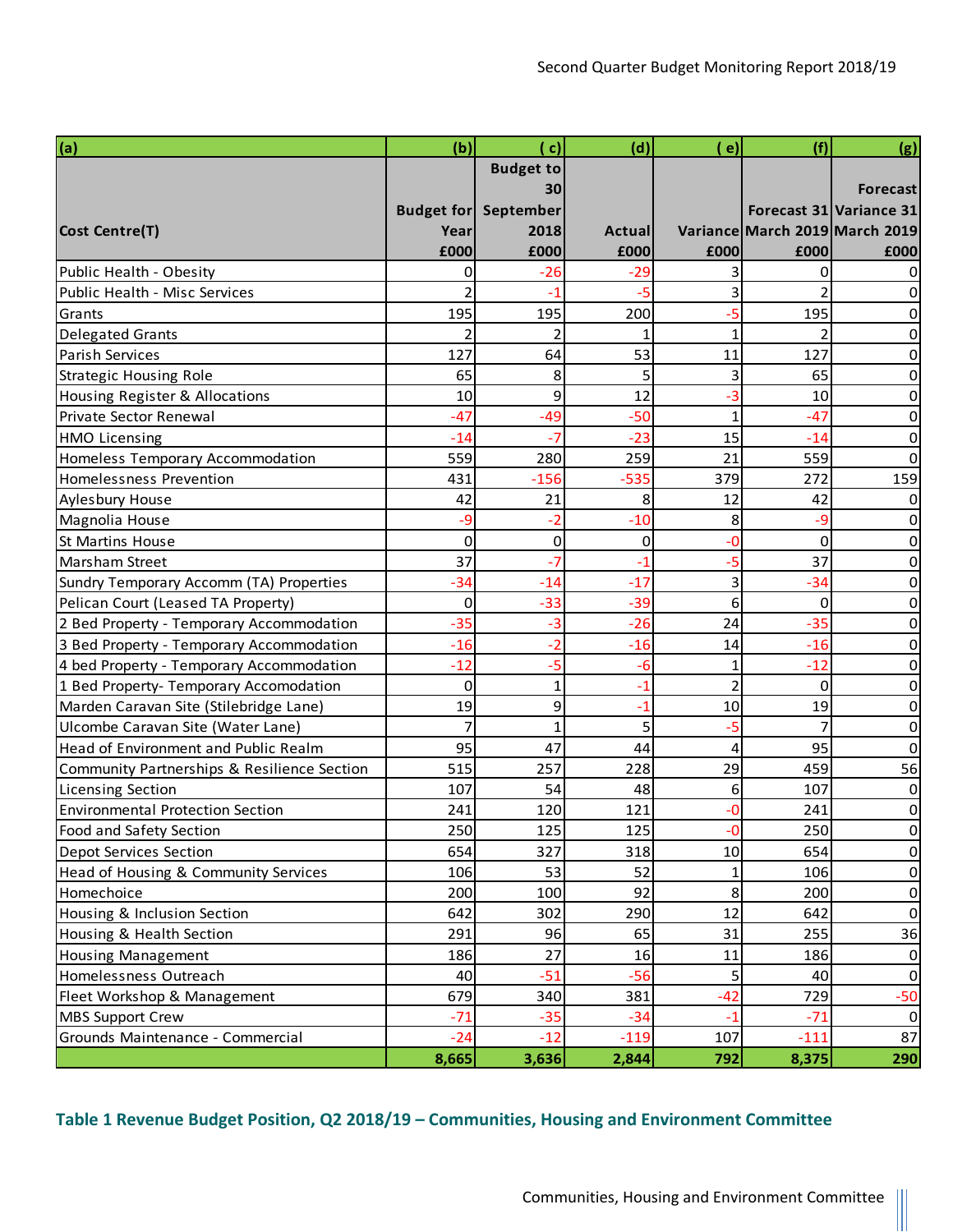#### **Significant Variances**

Within these headline figures, there are a number of adverse and favourable variances for individual service areas. This report draws attention to the most significant variances, i.e. those exceeding £30,000 or expected to do so by the end of the year. The table below provides further detail regarding these variances, and the actions being taken to address them.

It is important that the potential implications of variances are considered at this stage, so that contingency plans can be put in place and if necessary, this can be used to inform future financial planning.

|                                                                        | <b>Positive</b> | <b>Adverse</b>  | <b>Year End</b> |
|------------------------------------------------------------------------|-----------------|-----------------|-----------------|
|                                                                        | <b>Variance</b> | <b>Variance</b> | <b>Forecast</b> |
|                                                                        | Q <sub>2</sub>  | Q <sub>2</sub>  | <b>Variance</b> |
| <b>Communities, Housing &amp; Environment Committee</b>                |                 | £000            |                 |
| CCTV - The negative variance has arisen due to a combination of a      |                 | $-26$           | -48             |
| savings target that will not be met and an income target that will not |                 |                 |                 |
| be achieved.                                                           |                 |                 |                 |
| Occupational Health & Safety - There is a professional services        | 27              |                 | 40              |
| budget of £49,000 in this area that is not expected to be spent this   |                 |                 |                 |
| year.                                                                  |                 |                 |                 |
| Public Conveniences - The negative variance in this area is mainly     |                 | $-27$           | $-50$           |
| due to additional expenditure on utilities and repairs and             |                 |                 |                 |
| maintenance. There is also an unachieved saving of £10,000.            |                 |                 |                 |
| Recycling Collection - Green bin hire continues to exceed the          | 43              |                 | 60              |
| income budget, although demand will slow down in the second half       |                 |                 |                 |
| of the year.                                                           |                 |                 |                 |
| Homelessness Prevention - The forecast year end variance reflects      | 379             |                 | 159             |
| potential underspends including £60,000 on the Homefinder              |                 |                 |                 |
| scheme.                                                                |                 |                 |                 |
| Community Partnerships & Resilience Section - This variance has        | 29              |                 | 56              |
| been caused by vacant posts in the team, which have taken longer to    |                 |                 |                 |
| fill than hoped.                                                       |                 |                 |                 |
| Housing & Health Section - This variance has been caused by vacant     | 31              |                 | 36              |
| posts in the team.                                                     |                 |                 |                 |
| Fleet Workshop & Management - The workshop has now been                |                 | $-42$           | $-50$           |
| outsourced, but prior to that a high level of work had been            |                 |                 |                 |
| outsourced to local garages due to resourcing issues. This has         |                 |                 |                 |
| contributed to the negative variance along with a savings target of    |                 |                 |                 |
| £50,000 that will only be partly achieved this year.                   |                 |                 |                 |
| Grounds Maintenance Commercial - Income continues to be high           | 107             |                 | 87              |
| due to works funded from Section 106 contributions, capital projects   |                 |                 |                 |
| and other external works. The additional income is being used to       |                 |                 |                 |
| fund additional staff to deal with the extra work.                     |                 |                 |                 |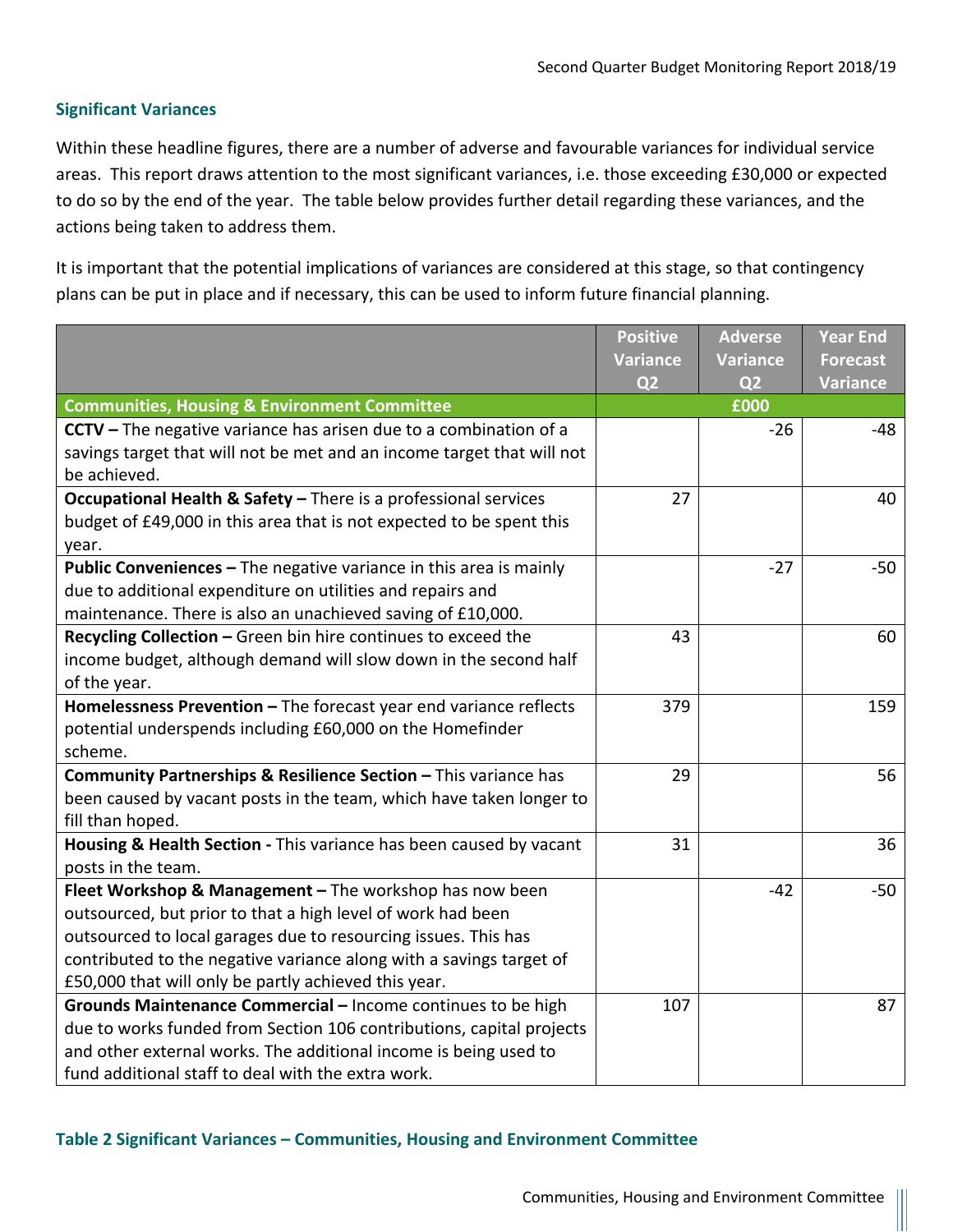# **Capital Budget 2nd Quarter 2018/19**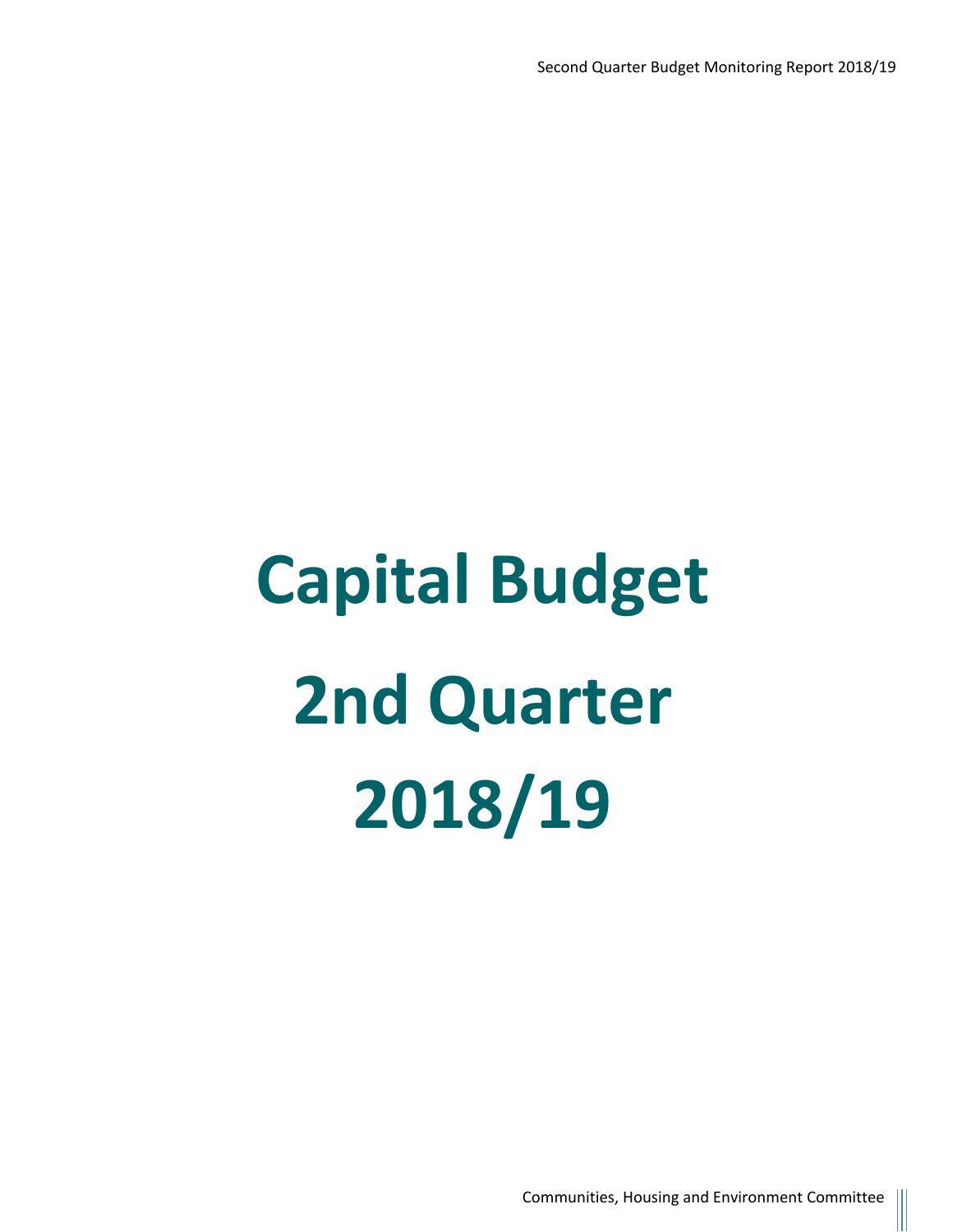## **Capital Spending**

The five year capital programme for 2018/19 onwards was approved by Council on 7 March 2018. Funding for the programme remains consistent with previous decisions of Council in that the majority of capital resources come from New Homes Bonus along with a small grants budget.

Progress made towards delivery of planned projects for 2018/19 is set out in the table below. The budget figure includes resources which have been brought forward from 2017/18, and these have been added to the agreed budget for the current year.

To date, expenditure totaling £3.420m has been incurred against a budget of £16.205m. At this stage, it is anticipated that there will be slippage of £5.807m, although this position will be reviewed at the end of the year when the Committee will be asked to approve/note the carry forward of resources into the next financial year.

| <b>Capital Programme</b><br><b>Heading</b> | <b>Adjusted</b><br><b>Estimate</b><br>2018/19<br>£000 | <b>Actual to</b><br><b>September</b><br>2018<br>£000 | <b>Budget</b><br><b>Remaining</b><br>£000 | Q3 Profile<br>£000 | £000  | Projected<br><b>Total</b><br>Q4 Profile Expenditure<br>£000 | <b>Projected</b><br><b>Slippage to</b><br>2019/20<br>£000 | <b>Budget Not</b><br><b>Required</b><br>£000 |
|--------------------------------------------|-------------------------------------------------------|------------------------------------------------------|-------------------------------------------|--------------------|-------|-------------------------------------------------------------|-----------------------------------------------------------|----------------------------------------------|
| <b>Communities, Housing &amp;</b>          |                                                       |                                                      |                                           |                    |       |                                                             |                                                           |                                              |
| Environment                                |                                                       |                                                      |                                           |                    |       |                                                             |                                                           |                                              |
| Housing Development and<br>Regeneration    | 9,301                                                 | 640                                                  | 8,661                                     | 2,862              | 1,024 | 4,526                                                       | 4,775                                                     |                                              |
| Temporary Accommodation                    | 4,683                                                 | 2,559                                                | 2,124                                     | 785                | 1,094 | 4,438                                                       | 245                                                       |                                              |
| Disabled Facilities Grants                 | 1,348                                                 | 195                                                  | 1,153                                     | 200                | 250   | 645                                                         | 703                                                       |                                              |
| <b>Flood Action Plan</b>                   | 501                                                   |                                                      | 501                                       |                    | 501   | 501                                                         | 0                                                         |                                              |
| Public Realm Capital                       | 150                                                   | 26                                                   | 124                                       | 20                 | 20    | 66                                                          | 84                                                        |                                              |
| Improvements                               |                                                       |                                                      |                                           |                    |       |                                                             |                                                           |                                              |
| lCommercial Waste                          | 180                                                   |                                                      | 180                                       |                    | 180   | 180                                                         | 0                                                         |                                              |
| Gypsy Site Improvements                    | 42                                                    |                                                      | 42                                        |                    | 42    | 42                                                          | 0                                                         |                                              |
| Total                                      | 16,205                                                | 3,420                                                | 12,785                                    | 3,867              | 3,111 | 10,398                                                      | 5,807                                                     | $\bf{0}$                                     |

### **Capital Budget Summary Q2 2018/19**

#### **Table 3 Capital Expenditure, Q2 2018/19**

- The Brunswick and Union Street housing developments are progressing, with monthly progress meetings being held with the contractor. Sites are currently being prepared for the commencement of development, and the majority of pre-commencement planning conditions have now been submitted and discharged for both schemes. We are still on track for completion of both schemes in September 2020.
- On site works at Lenworth House are progressing well, with final works to the new build rear block currently taking place.
- A total of 11 temporary accommodation properties have been completed and handed over under phase two of the purchase and repair programme. A further two properties were due to be handed